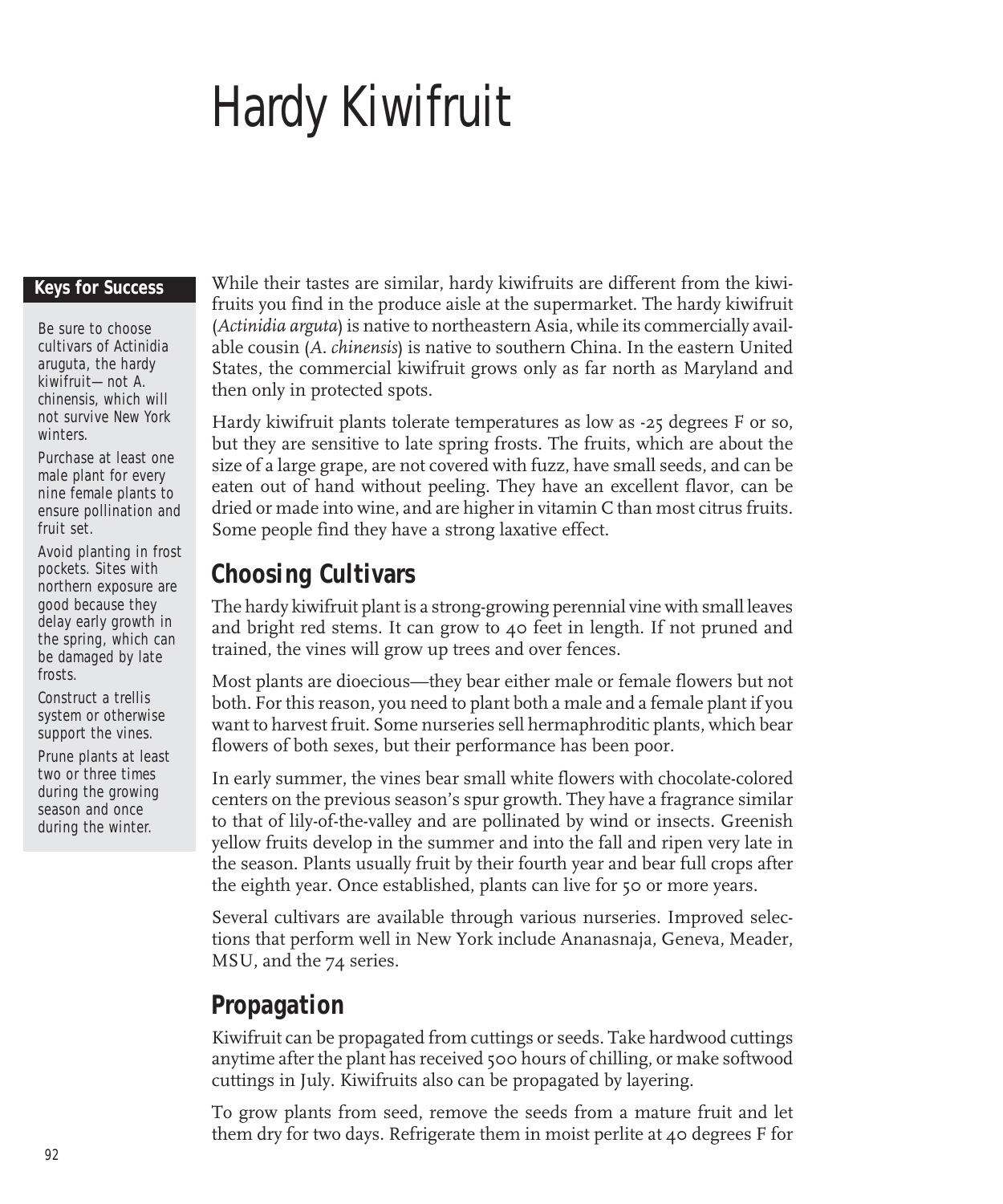four months. Then plant the seeds no deeper than 1/8 inch in a sterile potting mix and cover the container to keep the humidity high. The soil should be moist but not wet. As soon as the plants germinate, uncover the container. After the seedlings are up, put a thin layer of clean sand on top of the medium. When plants have four true leaves, transplant them to individual pots. At this time, use a low rate of liquid fertilizer. Transplant the seedlings to the site where they will grow when they are several inches tall.

#### **Site Selection and Soil Preparation**

Kiwifruit can be grown in any garden soil provided the pH is between 5.5 and 7.0. The plants thrive in moist soils but do not tolerate poorly drained soils. They benefit from the incorporation of organic matter before planting.

While most cultivars are hardy in areas up to Zone 4, they require about a 150-day frost-free season. Vines perform best in full sun, but on such sites they tend to break dormancy too early in the spring, when late frosts can damage new growth. Planting them with a northern exposure delays early growth and minimizes this risk. Early fall frosts also can cause damage, so avoid planting in frost pockets. Plants usually regrow if damaged by a spring frost, but this will delay fruit development. The succulent growth is also susceptible to wind damage and hot, dry conditions. Protected moderate microclimates are best, as kiwifruit also do not like sudden changes in temperatures.

### **Planting**

Plant kiwifruit 10 feet apart in mid-May, or after the danger of frost is past. Plant one male for every nine females. Plants require frequent watering from the time they are transplanted.

It is important to select one or two new canes and train them to grow vertically. Do not allow them to twist around the support pole or wire.

**Trellising**

Kiwifruit require a trellis or other support structure. Set trellis posts 10 feet apart. Trellis wire should have 300 pounds of tension. Kiwifruit trellises are usually in the shape of a T, with the cross-arm about 7 feet off the ground and about seven wires across the 5-foot-long cross-arm. Train the main cane up the pole to the height of the cross-arm, then train arms along the center wire. Laterals grow from these arms and can be tied to the outside wires. (Fastening them will help keep them from breaking off, especially on windy sites.) The fruit hang down through the trellis wires, where they are easy to harvest.

Kiwifruit do best in protected locations.